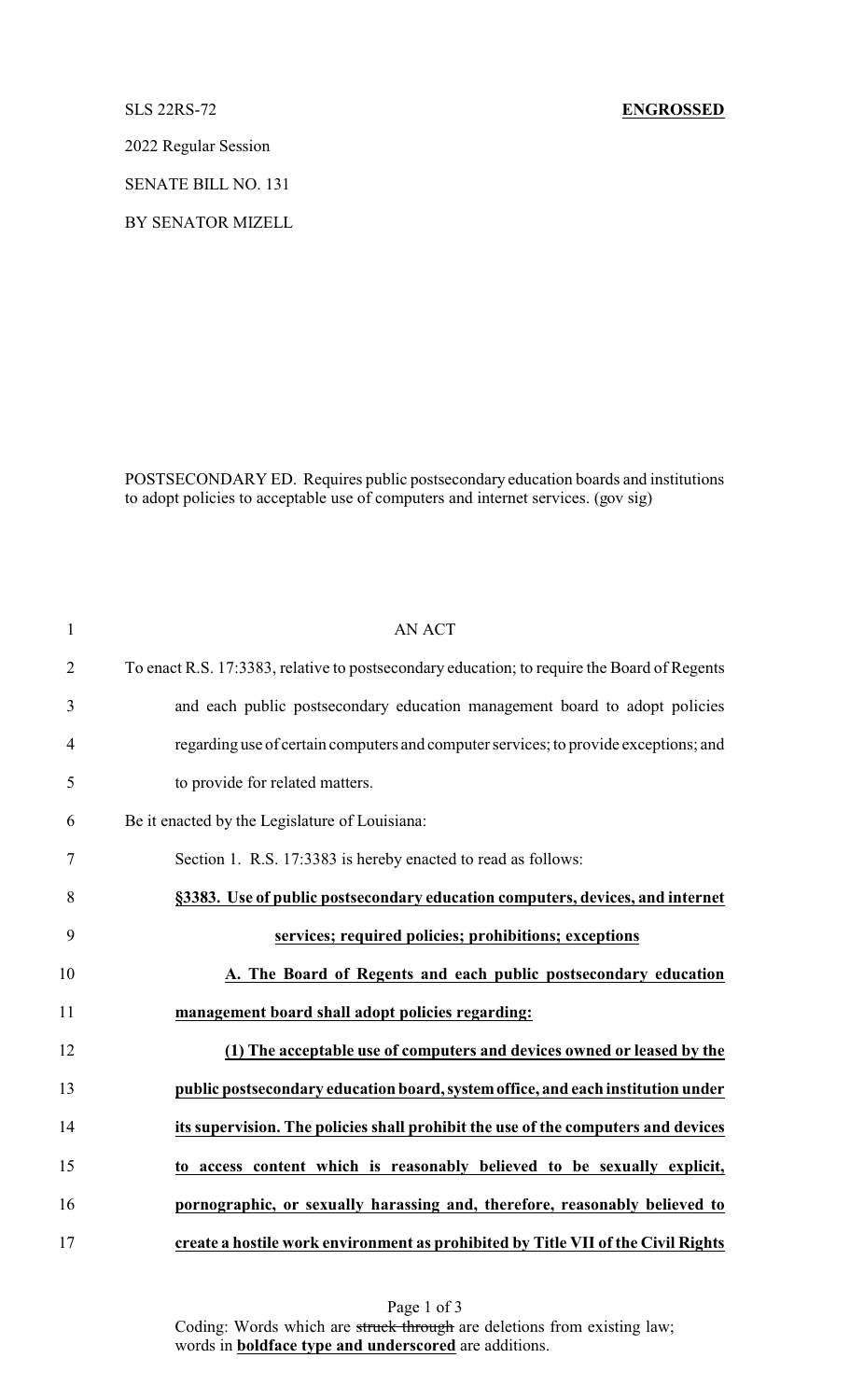| $\mathbf{1}$   | Act of 1964, 42 U.S.C. 2000e et seq.                                                          |
|----------------|-----------------------------------------------------------------------------------------------|
| $\overline{2}$ | (2) The acceptable use of internet services provided by or through the                        |
| 3              | public postsecondary education board, system office, and each institution under               |
| 4              | its supervision. The policies shall prohibit the use of the provided internet                 |
| 5              | services to access content which is reasonably believed to be sexually explicit,              |
| 6              | pornographic, or sexually harassing and, therefore, reasonably believed to                    |
| 7              | create a hostile work environment as prohibited by Title VII of the Civil Rights              |
| 8              | Act of 1964, 42 U.S.C. 2000e et seq.                                                          |
| 9              | (3) Authorization of an employee or student to have unfiltered or                             |
| 10             | unrestricted access to the internet for legitimate scientific, educational, or law            |
| 11             | enforcement purposes.                                                                         |
| 12             | B. The provisions of this Section shall apply to:                                             |
| 13             | (1) Each computer and device owned or leased, or otherwise in the care,                       |
| 14             | custody, or control of a public postsecondary education board, system office, or              |
| 15             | institution.                                                                                  |
| 16             | (2) Internet services provided by or through a public postsecondary                           |
| 17             | education board, system office, or institution.                                               |
| 18             | C. The provisions of this Section shall not prohibit a public                                 |
| 19             | postsecondary education employee or student from having unfiltered or                         |
| 20             | unrestricted access to the internet on a computer or device that is not owned or              |
| 21             | leased by a public postsecondary board, office, or institution, so long as the                |
| 22             | computer or device is not used to access any material prohibited in Subsection                |
| 23             | A of this Section through an internet service provided by or through the public               |
| 24             | postsecondary education board, system office, or institution.                                 |
| 25             | Section 2. This Act shall become effective upon signature by the governor or, if not          |
| 26             | signed by the governor, upon expiration of the time for bills to become law without signature |
| 27             | by the governor, as provided by Article III, Section 18 of the Constitution of Louisiana. If  |
| 28             | vetoed by the governor and subsequently approved by the legislature, this Act shall become    |
| 29             | effective on the day following such approval.                                                 |

Page 2 of 3 Coding: Words which are struck through are deletions from existing law; words in **boldface type and underscored** are additions.